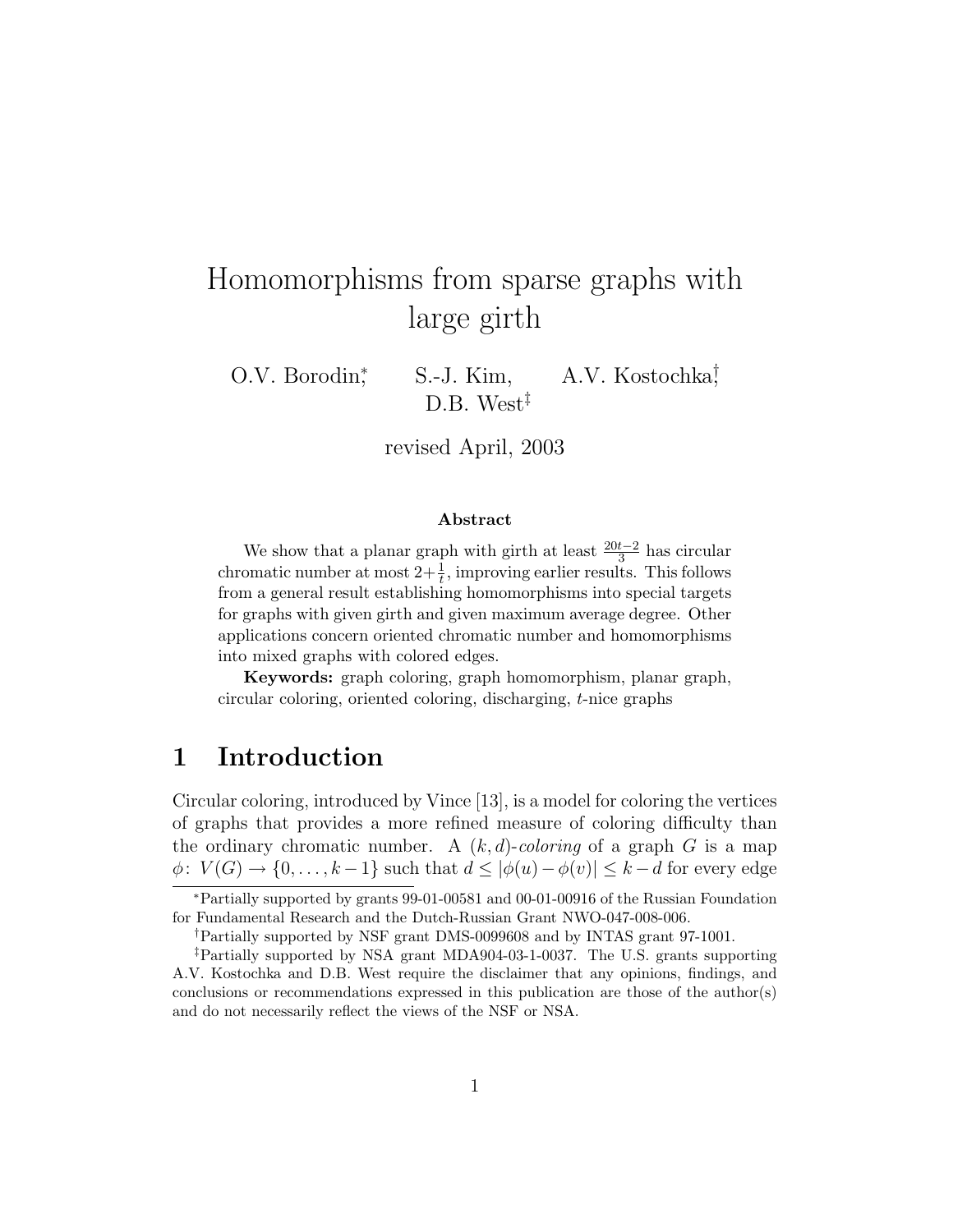$uv \in E(G)$ ; a graph having such a coloring is  $(k, d)$ -colorable. Note that a  $(k, 1)$ -coloring is an ordinary proper k-coloring.

The *circular chromatic number*  $\chi_c(G)$  of a graph G is the infimum of k  $\frac{k}{d}$  over all pairs  $(k, d)$  such that G is  $(k, d)$ -colorable. A  $(k, d)$ -coloring is "circular" in the sense that we may view the  $k$  colors as points on a circle, and the requirement for  $(k, d)$ -coloring is that the colors on adjacent vertices must be at least d positions apart on the circle. Zhu  $[15]$  provides a thorough survey of results on circular chromatic number.

We call  $\chi_c$  a refined measure of coloring because  $\chi(G)-1 < \chi_c(G) \leq \chi(G)$ for every graph  $G$ , as proved in [13] and again in [2]. A 3-chromatic graph is not 2-colorable, but if its circular chromatic number is near 2, then it is somehow "just barely" not 2-colorable. For odd cycles,  $\chi_c(C_{2t+1}) = 2 + \frac{1}{t}$ . If G contains  $C_{2t+1}$ , then  $\chi_c(G) \geq 2 + \frac{1}{t}$ . By the theorem of Grötzsch [7], every triangle-free planar graph is 3-colorable. In generalizing this to circular chromatic number, we ask what threshold on girth is needed to force the circular chromatic number to be at most  $2+\frac{1}{t}$ . A relaxation for planar graphs of a conjecture of Jaeger [9] on nowhere-zero flows states the following:

Conjecture 1.1 For every positive integer t, every planar graph with girth at least 4t has circular chromatic number at most  $2 + \frac{1}{t}$ .

When  $t = 1$ , Conjecture 1.1 reduces to Grötzsch's Theorem. The conjecture is sharp if true, as shown by DeVos [5]. The example of DeVos consists of 4t−1 paths of length 2t−1 with a common endpoint, plus a cycle of length 4t−1 through the vertices on the opposite ends of the paths. The graph has girth  $4t-1$ , but it has no  $(2t+1, t)$ -coloring (the color on the central vertex cannot appear on the peripheral cycle, and with this restriction that cycle cannot be colored). Thus the circular chromatic number exceeds  $2 + \frac{1}{t}$ .

Nešetřil and Zhu [12] and Galuccio, Goddyn, and Hell [6] proved that every planar graph with girth at least  $10t - 4$  has circular chromatic number at most  $2 + \frac{1}{t}$ . In [6] there are also analogous bounds for all surfaces. The odd girth of a graph is the minimum length of its odd cycles; Klostermeyer and Zhang [10] showed that for circular chromatic number at most  $2 + \frac{1}{t}$  it suffices to have odd girth at least  $10t - 4$ , via the "Folding Lemma".

Zhu [14] improved the bound from  $10t-4$  to  $8t-3$ . We further lower this threshold to  $\frac{20t-2}{3}$ . Our result applies in a more general setting for which we interpret  $(k, d)$ -colorings as homomorphisms. A *homomorphism* from G into H is a map  $\phi: V(G) \to V(H)$  such that adjacent vertices in G are mapped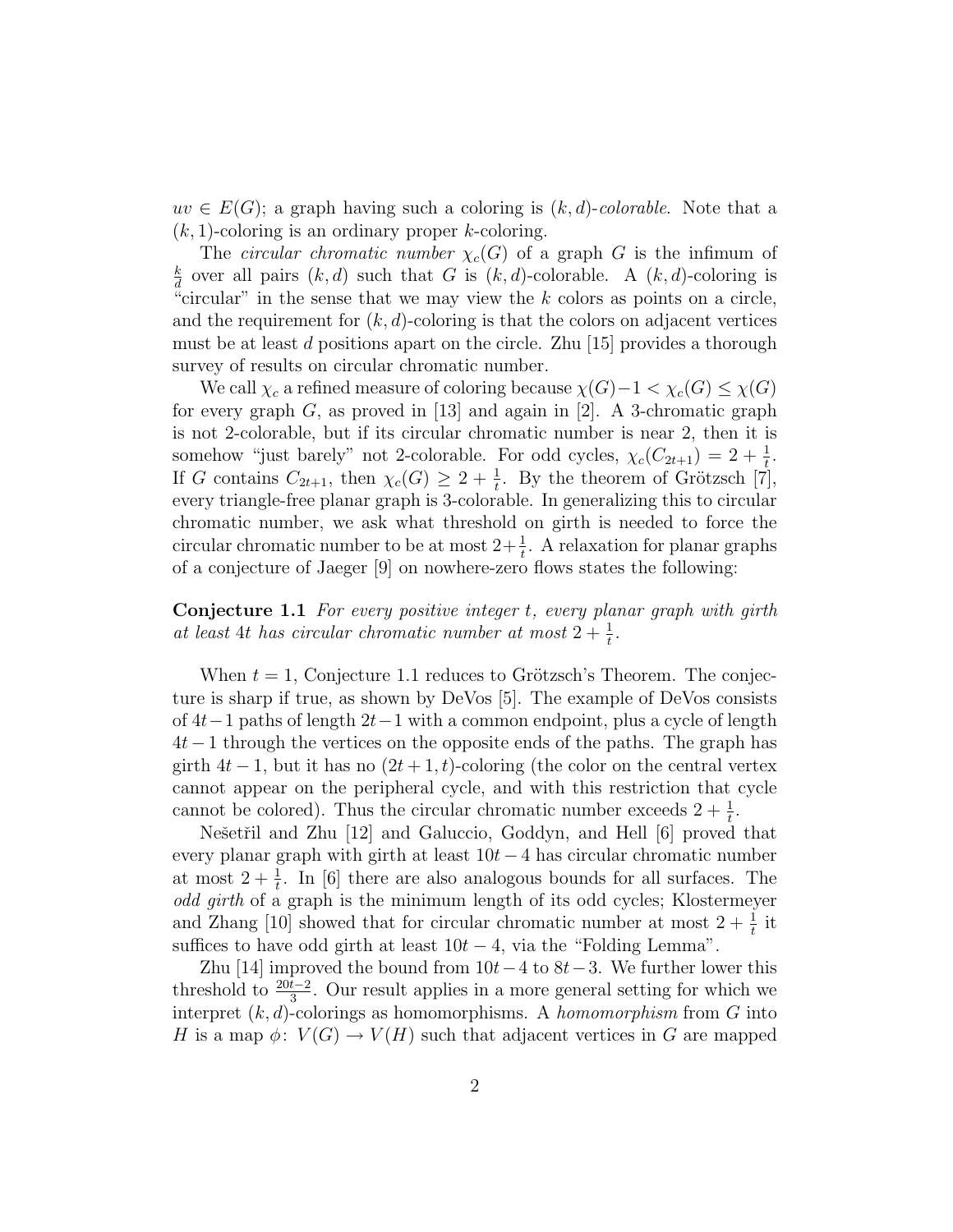into adjacent vertices in H. Let  $H(k, d)$  be the circulant graph with vertex set  $\{0, \ldots, k-1\}$  in which i and j are adjacent if and only if  $d \leq |i-j| \leq k-d$ . Every  $(k, d)$ -coloring of a graph G is a homomorphism from G into  $H(k, d)$ .

We actually consider a still more general setting that also applies to oriented homomorphisms and to homomorphisms into mixed graphs with colored edges and arcs. Other applications include a new upper bound on the girth of planar graphs with oriented chromatic number greater than 5. In particular, we show that for every orientation of a planar graph with girth at least 13, there is a homomorphism into some tournament with five vertices. This was known previously for girth at least 14 via a lengthy proof [3], but the improvement to 13 is an easy consequence of our main theorem.

Our original motivation was the result of Zhu on Conjecture 1.1. To see how our theorem improves his threshold from  $8t-3$  to  $\frac{20t-2}{3}$ , we first state the relevant special case of our theorem. For graphs with given girth and given upper bound on the average degree of all subgraphs, we prove the existence of homomorphisms into special targets. For this example, we are interested in the target  $H(2t+1, t)$ .

**Theorem 1.2** If  $g \ge 6t - 2$  and  $d < 2 + \frac{3}{5t-2}$ , then every graph with girth g whose subgraphs all have average degree at most d is  $(2 + \frac{1}{t})$ -colorable.

Corollary 1.3 If G is a planar graph G with girth at least  $\frac{20t-2}{3}$ , then G is  $(2+\frac{1}{t})$ -colorable.

**Proof.** Since  $\frac{20t-2}{3} > 6t - 2$ , Theorem 1.2 applies if we can show that every subgraph of G has average degree less than  $2 + \frac{3}{5t-2}$ . It suffices to show this bound for G itself, since every subgraph has girth at least as large as the girth of G.

We may assume that G is 2-connected, since we can combine  $(2t + 1, t)$ colorings of blocks. Let  $n, m, f$  be the numbers of vertices, edges, and faces in some planar embedding of G. By summing face-lengths, the bound on girth yields  $f \leq 6m/(20t-2)$ . With d denoting the average degree, we have  $m = dn/2$ . Using Euler's Formula, we have  $2 = n - m + f \le m(\frac{2}{d} - 1 + \frac{3}{10t-1})$ . Since the factor in parentheses must be positive, we obtain  $\frac{10t-4}{10t-1} < \frac{2}{d}$  $\frac{2}{d}$ ; that is,  $d < 2 + \frac{3}{5t-2}$ .

The argument of Corollary 1.3 holds equally well for graphs embeddable on the projective plane. For graphs embeddable on the torus or Klein bottle, it also works when the girth is strictly greater than  $\frac{20t-2}{3}$ .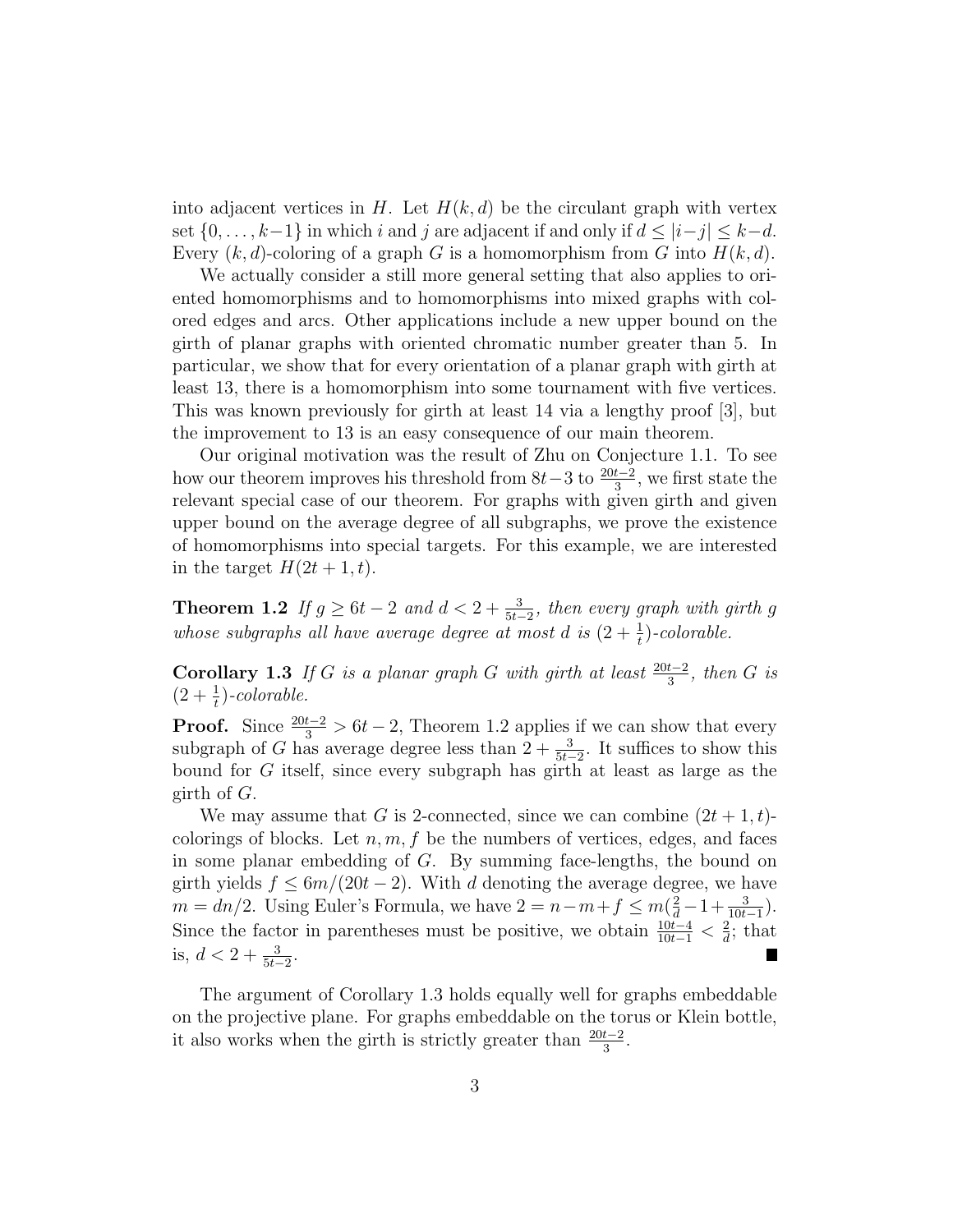Section 2 introduces definitions and notation and states the main result. In Section 3, we apply the result to graphs embedded in surfaces, to circular chromatic number, to oriented chromatic number of graphs with large girth, and to homomorphisms of planar graphs with colored edges. We prove the main result in Section 4 using a discharging argument.

### 2 t-Expansive s-Graphs

Since we are interested in applications to both graphs and digraphs, we use a model that incorporates both and is still more general. A mixed graph is a common generalization of multigraphs and multidigraphs that allows both ordered pairs (arcs) and unordered pairs (edges) of vertices in the edge set. We augment such a structure by allowing a fixed coloring of the edges and arcs.

**Definition.** Let s denote a pair  $(s_1, s_2)$  of nonnegative integers. An s-graph is a mixed graph without loops in which the arcs are colored from the set  $\{-1,\ldots,-s_1\}$  and the edges are colored from the set  $\{1,\ldots,s_2\}$ , in such a way that two edges or two arcs do not have the same color if they have the same two endpoints.

In the applications discussed in Section 3, we will only consider the cases where s is  $(0, 1)$  or  $(1, 0)$  or  $(0, t)$ . A  $(0, 1)$ -graph is a simple undirected graph, and a  $(1,0)$ -graph is an orientation of such a graph. A  $(1,2)$ -graph has arcs of color −1 and edges of colors 1 and 2. The notion of homomorphism extends to s-graphs; a homomorphism from an s-graph  $G$  to an s-graph  $H$  is a map from  $V(G)$  into  $V(H)$  such that the image of an edge or forward arc with color c in  $G$  is an edge or forward arc with color  $c$  in  $H$ .

A walk (of length t) in an s-graph is a list  $(v_0, e_1, v_1, \ldots, e_t, v_t)$  such that each  $e_i$  is an edge or an arc, and for each i the endpoints of  $e_i$  are  $v_{i-1}$  and  $v_i$ . The edges or arcs of a walk need not be distinct, and arcs need not be followed from tail to head. A walk with first vertex  $v$  and last vertex  $w$  is a  $v, w$ -walk.

The pattern of a walk of length t is the list  $(C_1, \ldots, C_t)$ , where  $C_i$  is the pair  $(c_i, \sigma_i)$  consisting of the color  $c_i$  of  $e_i$  and a sign  $\sigma_i$  defined by

> $\sigma_i = \begin{cases} +, & \text{if } e_i \text{ is undirected or } v_i \text{ is the head of } e_i, \\ \text{if } e_i \text{ is the tail of } e_i \end{cases}$  $-$ , if  $v_i$  is the tail of  $e_i$ .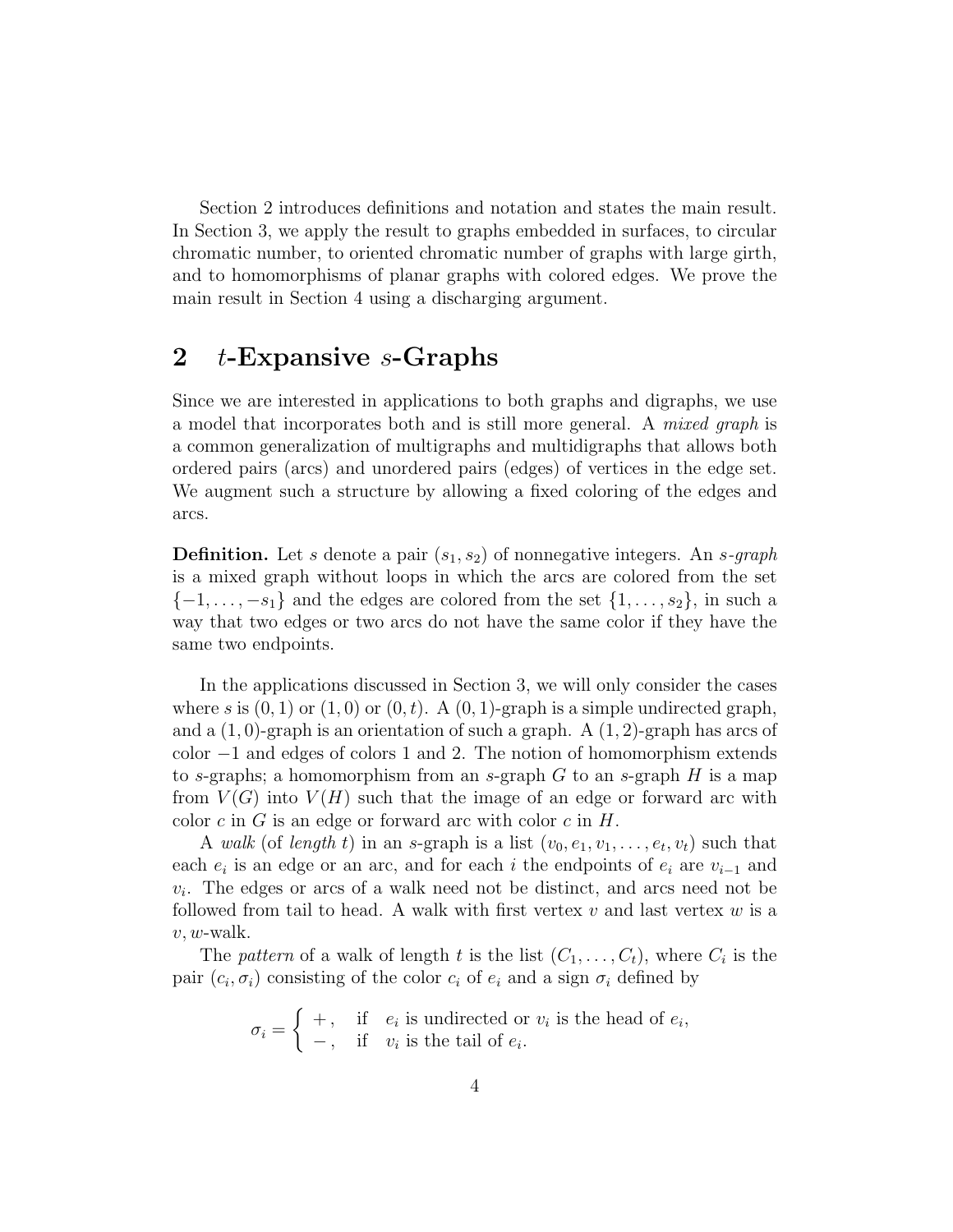In particular, the element " $(-2, -)$ " in the pattern of a walk means that the corresponding step is an arc with color −2 traversed from head to tail. For an s-graph G, the patterns of length t are the t-tuples  $(C_1, \ldots, C_t)$  such that  $C_i = (c_i, \sigma_i)$  with  $c_i \in \{-s_1, \ldots, -1, 1, \ldots, s_2\}$  and  $\sigma_i = +$  if  $c_i > 0$  and  $\sigma_i \in \{+, -\}$  if  $c_i < 0$ . The set of patterns is determined by s.

**Definition.** An s-graph G is t-nice if for all  $v, w \in V(G)$  (not necessarily distinct) and every pattern of length t, there is a  $v, w$ -walk with this pattern.

When  $s = (0, 1)$ , an s-graph G is essentially just an undirected graph, and there is only one pattern of length t. Since  $v, v$ -walks are needed, no s-graph is 1-nice. The complete graph  $K_n$  is 2-nice as a  $(0, 1)$ -graph if  $n \geq 3$ . No bipartite graph is t-nice for any t, since a v, w-walk of length t can exist only when t has the same parity as the distance from  $v$  to  $w$ . The odd cycle  $C_{2k+1}$  is 2k-nice, since from a fixed vertex v every vertex can be reached by a path of even length at most  $2k$ , and such a walk can be increased to length 2k by repeating edges. On the other hand,  $C_{2k+1}$  is not  $(2k-1)$ -nice, because a path of odd length from a vertex to itself must traverse the full cycle, and then its length is at least  $2k + 1$ .

#### **Remark 2.1** Every *t*-nice *s*-graph is also  $(t + 1)$ -nice.

**Proof.** Let G be a t-nice s-graph; note that  $t \geq 2$ . Given vertices v and w in G and a pattern  $(C_1, \ldots, C_{t+1})$ , there is a walk of length 1 with pattern  $C_1$  from v to some vertex u, since G is t-nice. Again since G is t-nice, there is a u, w-walk with pattern  $(C_2, \ldots, C_{r+1})$ . Together, these form a v, w-walk of length  $t + 1$  with pattern  $(C_1, \ldots, C_{r+1})$ .  $\overline{\phantom{a}}$ 

A graph is *nice* if it is  $t$ -nice for some  $t$ . Nice graphs were used implicitly in [11]. They were explicitly studied and characterized in [8]. In [8] it was also shown that minimal graphs that are homomorphic images of all planar s-graphs with girth at least g are nice.

For another example, let  $C_n^2$  denote the directed graph whose vertices are the congruence classes modulo  $n$  and whose arcs are the ordered pairs of the form  $(i, i + 1)$  and  $(i, i + 2)$ . This is an s-graph for  $s = (1, 0)$ . There are  $2<sup>t</sup>$ patterns of length t, but to show that  $C_n^2$  is not  $(n-2)$ -nice we only need to show failure for one pattern and one pair of vertices. A walk whose pattern has only plus-signs follows only forward arcs. We claim that  $C_n^2$  has no such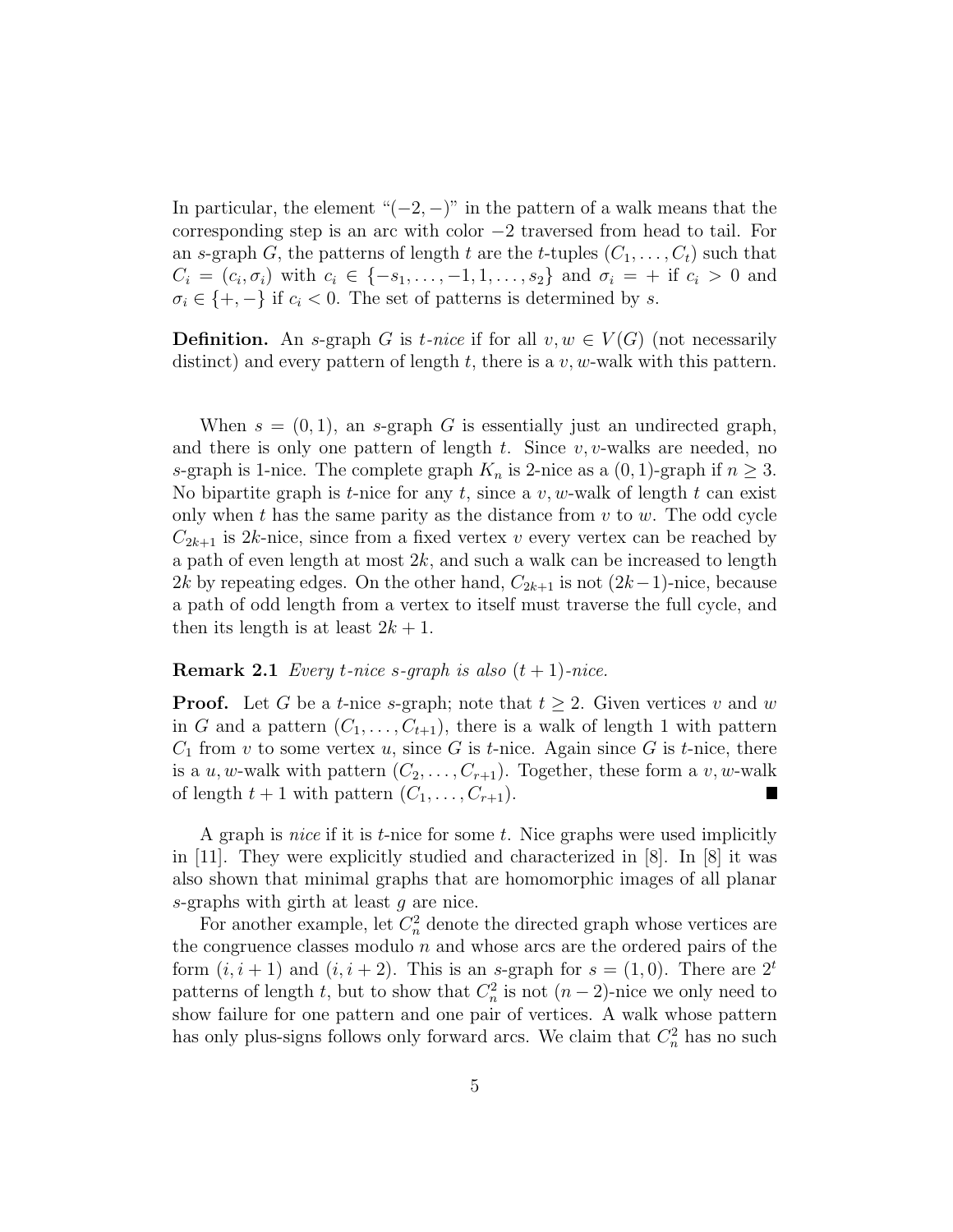walk of length  $n-2$  from vertex 0 to vertex  $n-3$ . The total upward motion in  $n-2$  steps that each add +1 or +2 is at least  $n-2$  and at most  $2n-4$ . Since no value in this range is congruent to  $n-3$  modulo n, the needed walk does not exist. On the other hand,  $C_n^2$  is  $(n-1)$ -nice. This is easiest to show (see Example 2.3) by using a stronger concept that we introduce next.

**Definition.** A vertex  $v \in V(H)$  is a  $(c, \sigma)$ -successor of a set W of vertices in an s-graph H if for some  $w \in W$  there is an edge or arc with endpoints w and v that has color c and sign  $\sigma$  when viewed from w to v. An s-graph H with n vertices is t-expansive if for all nonempty  $W \subset V(H)$  and every pair  $(c, \sigma)$ , the number of  $(c, \sigma)$ -successors of W is at least min $\{n, |W| + \frac{n-1}{t}\}$  $\frac{-1}{t}$ .

A vertex in W may be a  $(c, \sigma)$ -successor of W. In a  $(0, 1)$ -graph G, the number of successors of  $W$  is the number of vertices of  $G$  having neighbors in W. No bipartite graph is *t*-expansive, because a largest partite set does not have enough successors. We formalize *t*-expansiveness for the two examples that we discussed earlier and will apply later.

#### **Example 2.2** As a  $(0, 1)$ -graph, the undirected cycle  $C_{2k+1}$  is  $2k$ -expansive.

**Proof.** When  $|W| \leq 2k$  we need only  $|W|+1$  successors. The elements of W have distinct successors in the clockwise direction. Since the total number of vertices is odd, when  $|W| < 2k+1$  there is a vertex v on the cycle such that  $v \notin W$  but the vertex w that is two positions later in the clockwise direction belongs to W. Now the common neighbor of v and w is a successor of W that we have not already counted.

### **Example 2.3** As a (1,0)-graph, the digraph  $C_n^2$  is  $(n-1)$ -expansive.

**Proof.** Recall that the arcs are the pairs of the form  $(i, i + 1)$  and  $(i, i + 2)$ , modulo n. Here  $(c, \sigma)$  can be  $(-1, +)$  or  $(-1, -)$ , seeking out-neighbors of W or in-neighbors of  $W$  in the digraph, respectively. By symmetry, we consider only  $(-1, +)$ . As in Example 2.2, we need only  $|W| + 1$  successors. For each  $i \in W$ , the vertex  $i+1$  is a successor; this yields  $|W|$  successors. If  $|W| < n$ , then there exists i such that  $i \in W$  and  $i + 1 \notin W$ , and now  $i + 2$  is a successor of W that we have not already counted.

By starting with  $W = \{v\}$  and using t applications of the definition of texpansive, it follows that from each vertex  $v$  in a  $t$ -expansive s-graph, we can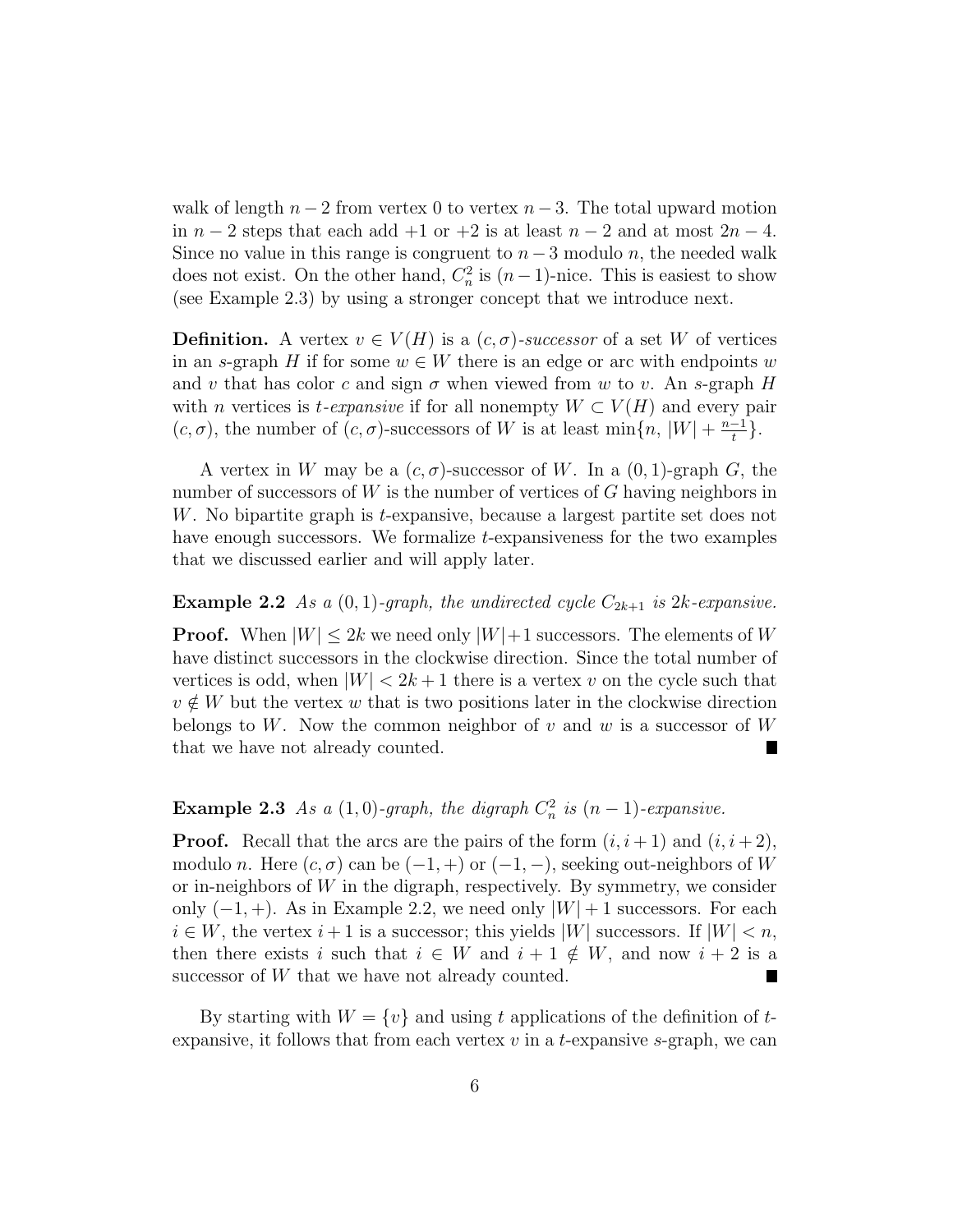reach every vertex (including v) via a walk of length t with a specified pattern. Hence every *t*-expansive *s*-graph is *t*-nice. The more detailed statement below is what we need from this concept; again it is immediate from the definition of t-expansive.

**Remark 2.4** Let v be a vertex in a t-expansive s-graph  $H$  with n vertices. For every pattern  $(C_1, \ldots, C_l)$  of length l, the number of vertices w such that H contains a v, w-walk of length l with pattern  $(C_1, \ldots, C_l)$  is at least  $1 + (n-1)l/t$ .

For ordinary graphs, we say that a graph  $G$  is  $H$ -colorable if there is a homomorphism from  $G$  into  $H$ ; this reduces to ordinary k-colorability when  $H = K_k$ . We use the term H-colorable for s-graphs in the same way. When H is an s-graph, an s-graph G is critically non-H-colorable if G is not  $H$ colorable but every proper subgraph of  $G$  is  $H$ -colorable.

The *skeleton* of an s-graph G is the multigraph obtained from G by ignoring the orientations of its arcs and erasing all colors. Our main result is the following.

**Theorem 2.5** Let H be a t-expansive s-graph. Let G be an s-graph whose skeleton has girth g and has no subgraph with average degree more than d. If  $g \geq 3t - 2$  and  $d < 2 + \frac{6}{5t-4}$ , then G has a homomorphism into H.

Since every subgraph of an  $H$ -colorable s-graph is also  $H$ -colorable, an equivalent phrasing of Theorem 2.5 is that if  $H$  is a t-expansive s-graph, and G is a critically non-H-colorable s-graph whose skeleton has girth at least  $3t - 2$ , then the average vertex degree of the skeleton is at least  $2 + \frac{6}{5t-4}$ .

### 3 Applications

In this section we present several applications of Theorem 2.5. We begin by considering graphs embedded on surfaces. Note that all graphs embeddable in the plane also embed on higher surfaces.

**Corollary 3.1** Let H be a t-expansive s-graph, and let G be a critically non- $H$ -colorable s-graph of order n. If the skeleton of  $G$  embeds on the projective plane, then its girth is less than  $\frac{10t-2}{2}$ . If it embeds on the torus or Klein bottle, then its girth is at most  $\frac{10t-2^3}{3}$ .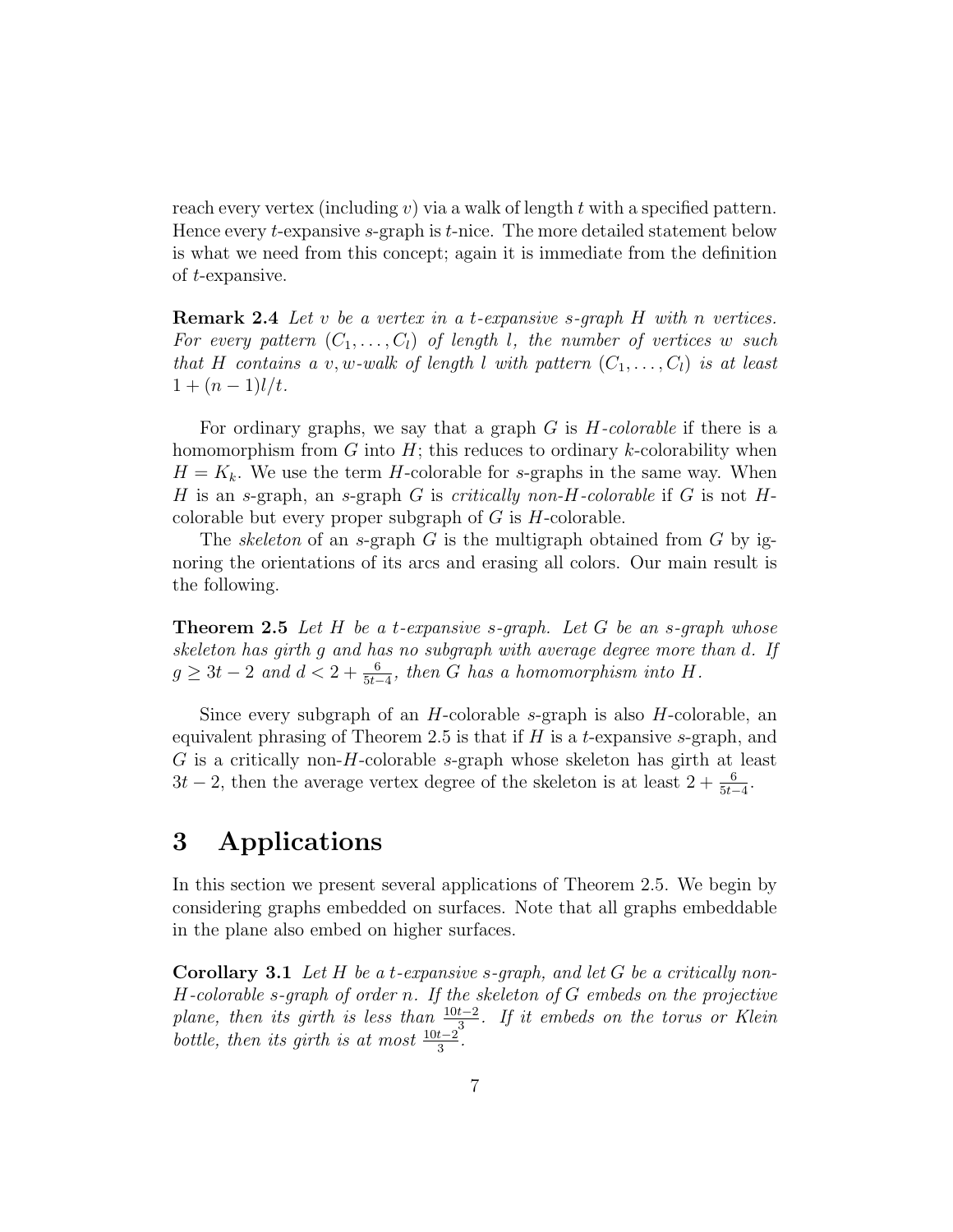**Proof.** Let m be the number of edges in the skeleton of G. If the claimed conclusion fails, then the girth g of the skeleton is at least  $3t - 2$ , and Theorem 2.5 applies. With average degree at least  $2 + \frac{6}{5t-4}$ , we have  $m \ge \frac{5t-1}{5t-4}$  $\frac{5t-1}{5t-4}n$ . Let  $f$  be the number of faces in an embedding of the skeleton on a surface of Euler characteristic N. Since  $fg \leq 2m$ , Euler's Formula yields

$$
2 - N = n - m + f \le m \left( \frac{5t - 4}{5t - 1} - 1 + \frac{2}{g} \right) = m \left( \frac{2}{g} - \frac{3}{5t - 1} \right).
$$

For the surfaces mentioned,  $N \leq 2$ . Hence  $\frac{2}{g} \geq \frac{3}{5t-1}$ , with equality possible only when  $N = 2$ .

We review the application to circular coloring described in Corollary 1.3, using the more general language.

Corollary 3.2 Let t be a positive integer. If G is a projective planar graph with girth at least  $\frac{20t-2}{3}$ , or a graph embedding on the torus or Klein bottle with girth greater than  $\frac{20t-3}{3}$ , then  $\chi_c(G) \leq 2 + \frac{1}{t}$ .

**Proof.** The conclusion is equivalent to the existence of a  $C_{2t+1}$ -coloring of G. By Remark 2.2,  $C_{2t+1}$  is 2t-expansive as a  $(0, 1)$ -graph. Since taking subgraphs cannot reduce girth, Corollary 3.1 implies that  $G$  has no subgraph that fails to be  $C_{2t+1}$ -colorable.

The bound of Corollary 3.2 generalizes easily for other surfaces. Next we apply Corollary 3.1 to oriented coloring.

**Definition.** The *oriented chromatic number* of a simple graph G is the minimum  $k$  such that every orientation of  $G$  admits a homomorphism into some simple digraph with  $k$  vertices.

The target digraph can be different for different orientations of G, and we may assume that in each case the target is an orientation of  $K_k$ .

In [11, 3, 4], bounds on the oriented chromatic number of planar graphs with given girth were considered. It was proved in  $|11|$  that there are planar graphs with arbitrarily large girth having oriented chromatic number 5, and that every planar graph with girth at least 16 has oriented chromatic number at most 5. It was also mentioned that some planar graph with girth 7 has  $o(7) > 5$ . The question then is what is the minimum threshold g such that all planar graphs with girth at least  $q$  have oriented chromatic number at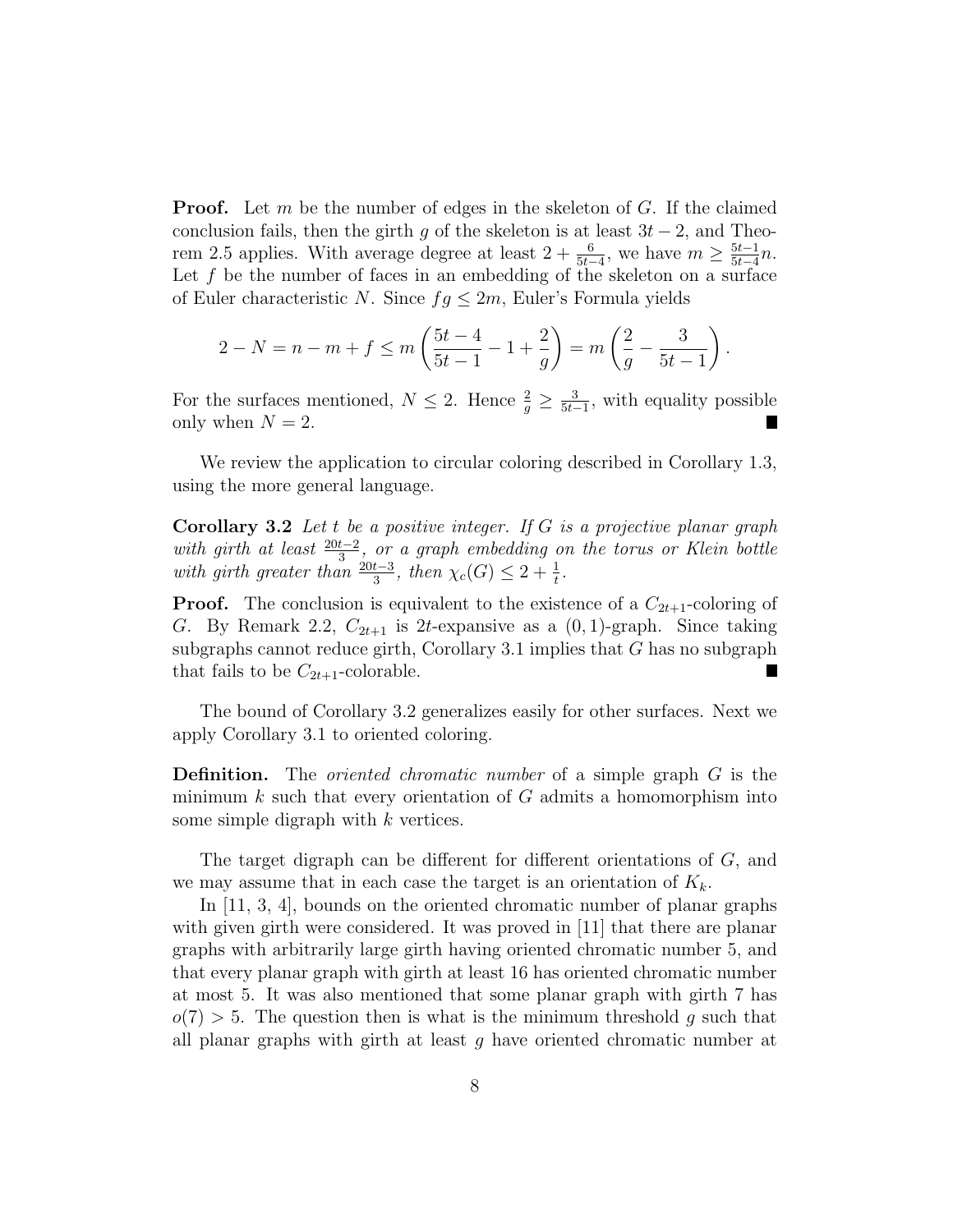most 5. In [3], the threshold 16 was reduced to 14 by a somewhat lengthy argument. Corollary 3.1 yields an immediate strengthening to 13 and applies also for three additional surfaces.

Corollary 3.3 Every graph with girth at least 13 that embeds on the torus or Klein bottle has oriented chromatic number at most 5. In fact, every orientation of such a graph has a homomorphism into the same 5-vertex regular tournament  $C_5^2$ .

**Proof.** The orientations of a simple graph G are precisely the  $(1, 0)$ -graphs with skeleton G. If some orientation of G is not  $C_5^2$ -colorable, then there is a critical such digraph  $D$ , and its girth is as large as that of  $G$ . By Remark 2.3,  $C_5^2$  is 4-expansive. By Corollary 3.1, the girth of D is at most  $\frac{40-2}{3}$ , which is less than 13. П

Let  $\mathcal{M}_{\alpha}$  denote the family of all graphs such that the average degree of every subgraph is strictly less than  $\alpha$ . Theorem 2 in [4] says that every graph in  $\mathcal{M}_{16/7}$  with girth at least 11 admits a homomorphism into the octahedron  $K_{2,2,2}$ . Since a planar *n*-vertex graph with girth g has at most  $\frac{g}{g-2}(n-2)$ edges, it follows that every planar graph with girth at least 16 has average degree less than  $16/7$  and hence is  $K_{2,2,2}$ -colorable. The proof of Theorem 2 in [4] takes more than 3 pages. However, a stronger version of its corollary for planar graphs follows directly from Theorem 2.5.

**Corollary 3.4** If G is a planar graph with girth at least 13, then G is  $K_{2,2,2}$ colorable.

**Proof.** Theorem 2.5 applies, since  $K_{2,2,2}$  is 5-expansive,  $13 = 3 \cdot 5 - 2$ , and  $2 + \frac{6}{5t-4} = \frac{16}{7}$  when  $t = 5$ .

Finally, we apply the edge-partitioning aspect of Theorem 2.5. In connection with questions in group theory, Alon and Marshall [1] studied homomorphisms of graphs with colored edges. Given a t-edge-coloring of a simple graph G, let  $\lambda(G, c)$  be the least number of vertices in an edge-colored graph H such that there is a coloring-preserving homomorphism from  $G$  into  $H$ . In our terminology, this is a homomorphism of s-graphs, where  $s = (0, t)$ . Alon and Marshall discussed the maximum of  $\lambda(G, c)$  when G is planar and  $c$  uses at most  $t$  colors. We obtain an upper bound for planar graphs with sufficiently large girth.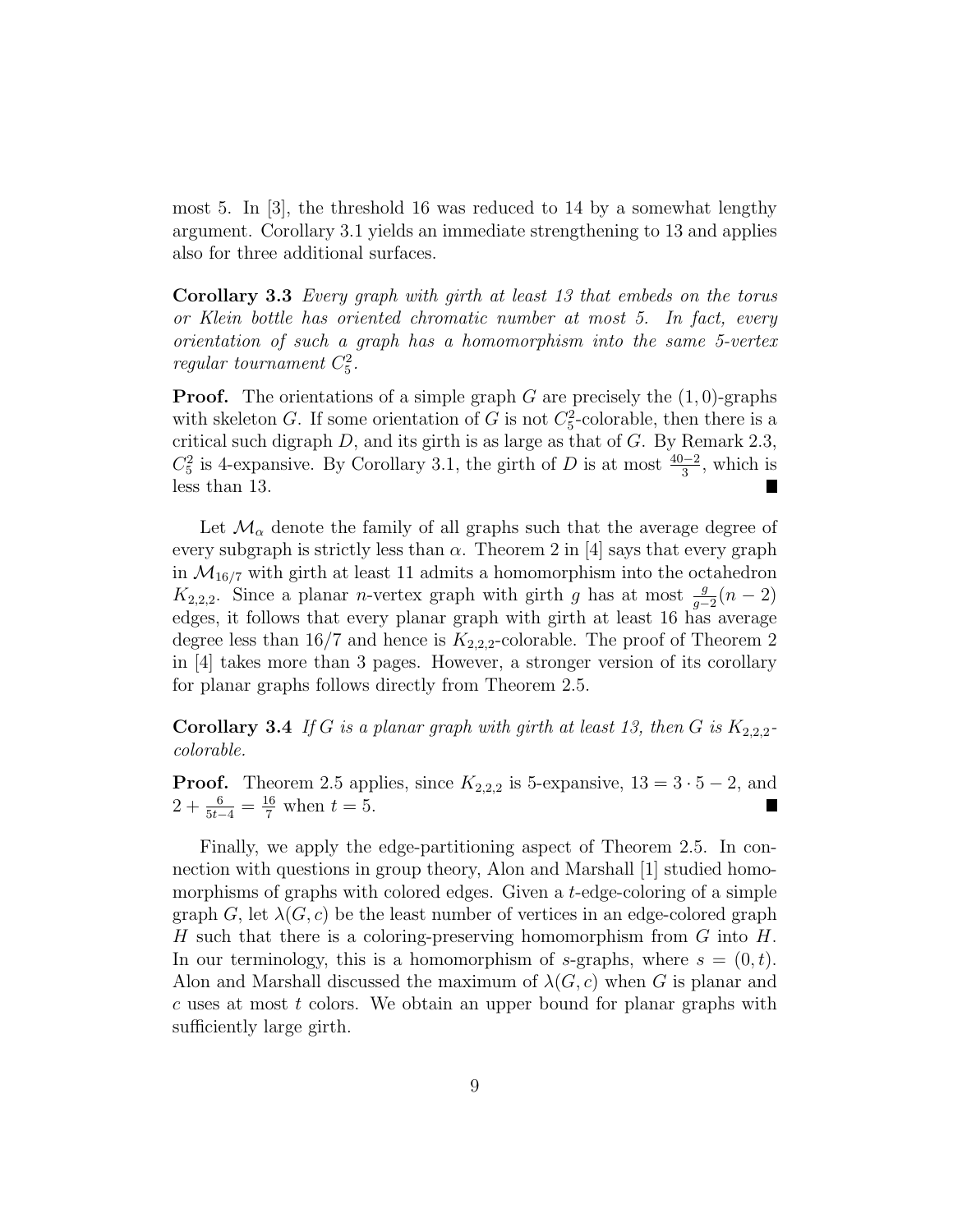Corollary 3.5 Let G be a planar graph with girth at least  $\frac{20t-2}{3}$ . For every coloring of  $G$  with at most t colors, there is a color-preserving homomorphism from  $G$  into an edge-colored graph with  $2t+1$  vertices. The same image always suffices: a coloring of  $K_{2t+1}$  in which each color class is a spanning cycle.

**Proof.** It is well known that the complete graph  $K_{2t+1}$  decomposes into t Hamiltonian cycles. Let  $H$  denote the  $(0, t)$ -graph obtained by coloring the ith cycle in the decomposition of  $K_{2t+1}$  with color i. We obtain that H is 2t-expansive, since for each item in a pattern, we can apply Remark 2.2 to the cycle in the corresponding color. By Corollary 3.1, every t-edge-colored planar graph with girth at least  $\frac{20t-2}{3}$  is H-colorable.

## 4 The Main Result

We will break the proof of Theorem 2.5 into several lemmas. Throughout this section, fix H as a t-expansive s-graph with n vertices, and let G be a critically non-H-colorable s-graph whose skeleton has girth at least  $3t - 2$ . We develop various properties of the skeleton to show that its average vertex degree is large. We begin by introducing convenient notation.

Let G denote the skeleton of G. We use  $\delta(G)$  for the minimum degree of  $\tilde{G}$  and  $d(v)$  for the degree in  $\tilde{G}$  of a vertex v.

If  $d(v) = 1$ , then  $\{v\}$  can have only one  $(c, \sigma)$ -successor. Since H is t-expansive, we conclude that  $\delta(G) \geq 2$ .

**Definition.** A thread in a graph  $\tilde{G}$  is a path whose internal vertices have degree 2 in  $G$ . Two vertices are weak neighbors or weakly adjacent if they are the endpoints of a thread (this includes adjacent vertices, since threads may have no internal vertices).

Our approach in proving the lemmas is as follows. If the desired conclusion fails, then from  $G$  we delete some vertices to obtain a subgraph  $G'$ . By the criticality of  $G, G'$  is H-colorable. Using the t-expansiveness of  $H$ , we extend the resulting homomorphism from  $G'$  into  $H$  to obtain an  $H$ -coloring of G, thus producing a contradiction.

**Lemma 4.1** Every thread in  $\widetilde{G}$  has length at most  $t - 1$ .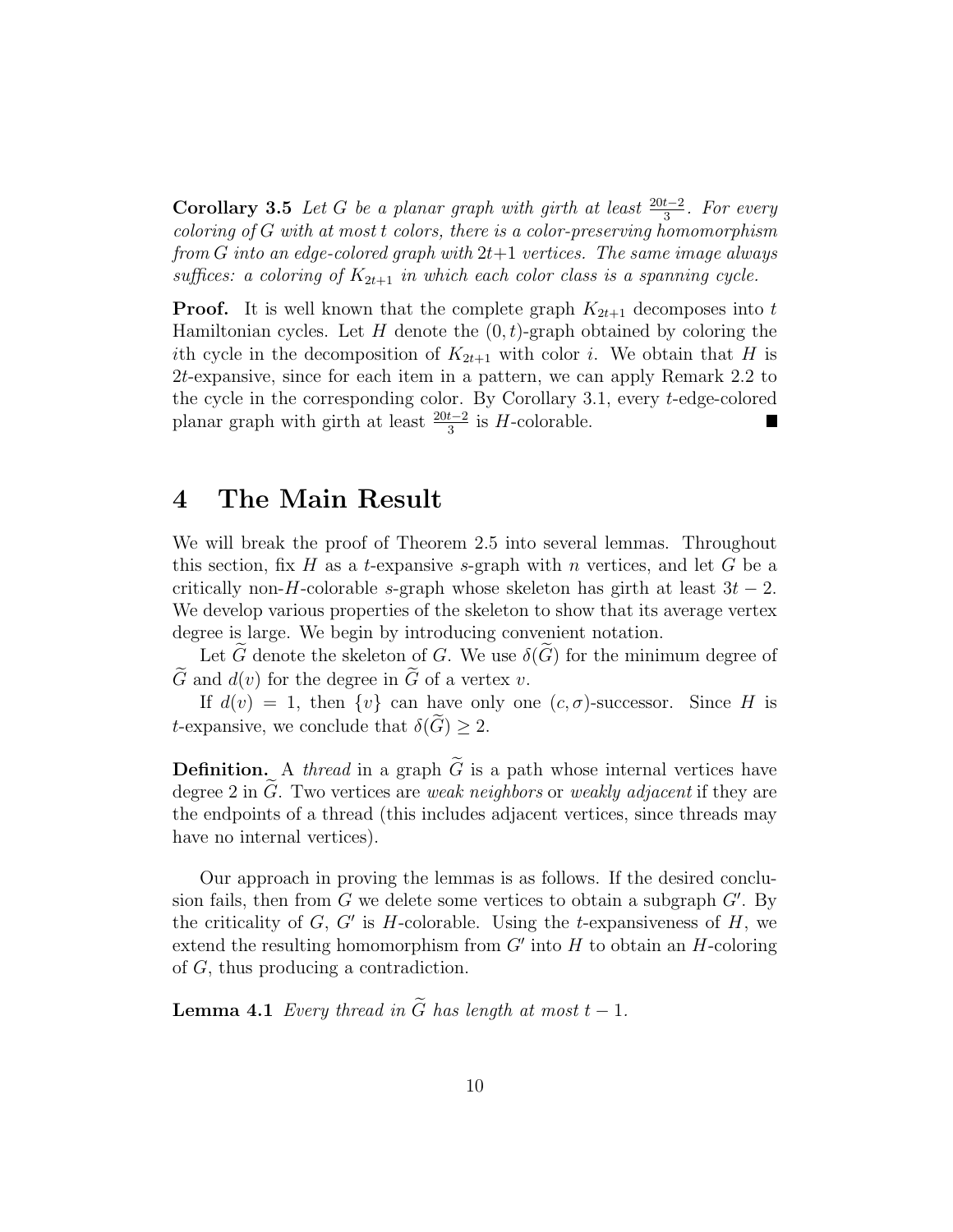**Proof.** Otherwise, let P be a u, v-thread of length t in  $\widetilde{G}$ , and let G' be the s-graph obtained from G by deleting the internal vertices of P. Since  $t \geq 2$ ,  $G'$  is a proper subgraph of G. Criticality of G yields an H-coloring  $\phi$  of  $G'$ . Let  $(C_1, \ldots, C_t)$  be the pattern of P. By the definition of t-nice, H contains a  $\phi(u), \phi(v)$ -walk with pattern  $(C_1, \ldots, C_t)$ . By defining  $\phi$  on the internal vertices of P using the vertices of this walk in succession, we extend  $\phi$  to an  $H$ -coloring of  $G$ , which is impossible.

**Corollary 4.2** No three vertices of Y are pairwise weakly adjacent, and no two threads have the same set of endpoints.

**Proof.** Otherwise, by Lemma 4.1,  $\tilde{G}$  has a cycle of length at most  $3t-3$ . ■

**Definition.** When u and v are weakly adjacent, let  $l_{uv}$  denote the length of a shortest u, v-thread. Let  $Y = \{v \in V(G): d(v) \geq 3\}$ . A weak neighbor u of v is a weak Y-neighbor if  $u \in Y$ ; otherwise it is a weak 2-neighbor.

For  $v \in V(G)$ , let  $N_Y(v)$  denote the set of weak Y-neighbors of v in G. For  $v \in Y$ , let  $f(v) = -t + \sum_{u \in N_Y(v)} (t - l_{vu})$ .

The next two lemmas place lower bounds on  $f(v)$  and on  $\sum_{u \in N_Y(v)} f(u)$ . The motivation for doing this is as follows. If  $f(v)$  is small, then v has few weak Y-neighbors or long threads to them. Both conditions tend to reduce the average vertex degree. Since we want a lower bound on the average vertex degree in  $G$ , it helps to place lower bound on values of  $f$ .

Lemma 4.3 If  $v \in Y$ , then  $f(v) \geq 1$ .

**Proof.** Let  $G'$  be the s-graph obtained from G by deleting v and all its weak 2-neighbors. By the minimality of G, there is an H-coloring  $\phi$  of G'. Suppose that the desired inequality fails; we extend  $\phi$  to an H-coloring of G.

Consider  $u \in N_Y(v)$ . Let  $P_u$  be the u, v-thread in G. Let  $W_0 = \{u\}$ , and for  $i > 0$  let  $W_i$  be the set of vertices at which the *i*th vertex of P could be embedded in extending  $\phi$  along  $P_u$ . Since H is t-expansive,  $|W_i| \geq 1 + \frac{n-1}{t}i$ . Letting  $i = l_{vu}$ , we conclude that at most  $\frac{n-1}{t}(t - l_{vu})$  vertices of H are excluded from serving as the image of v in an extension of  $\phi$  to  $P_u$ .

If some vertex of H is not excluded by  $P_u$  for any  $u \in N_Y(v)$ , then  $\phi$ extends to G. Hence we conclude that

$$
\frac{n-1}{t} \sum_{u \in N_Y(v)} (t - l_{vu}) \ge n > n - 1,
$$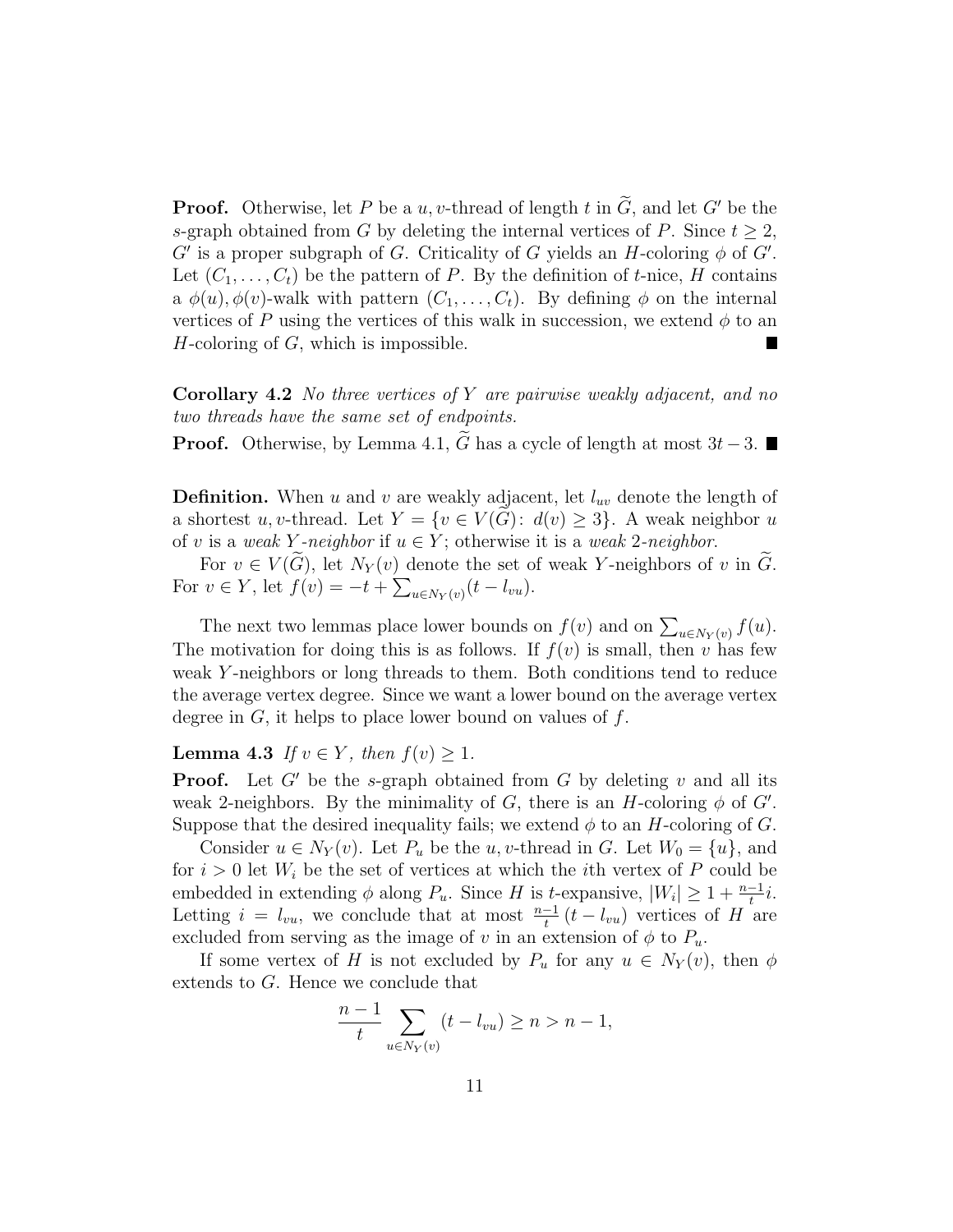which yields  $\sum_{u \in N_Y(v)} (t - l_{vu}) > t$  and hence  $f(v) > 0$ . Now  $f(v) \ge 1$  follows from the integrality of  $f(v)$ .

**Lemma 4.4** If  $v \in Y$ , then  $\sum_{u \in N_Y(v)} f(u) \ge t + 1$ .

**Proof.** Say that a vertex  $u \in N_Y(v)$  is v-free if  $f(u) \le t - l_{uv}$ . Let G' be obtained from  $G$  by deleting the vertex  $v$ , the  $v$ -free vertices, and all their weak 2-neighbors. By the criticality of G, there is an H-coloring  $\phi$  of G'.

By Corollary 4.2,  $\phi$  is defined on all of  $N_Y(u) - \{v\}$  for each  $u \in N_Y(v)$ . If u is v-free, then as in Lemma 4.3 the vertices of  $N_Y(u) - \{v\}$  exclude at most  $\frac{n-1}{t}\sum_{y\in N_Y(u)-\{v\}}(t-l_{yu})$  vertices of H from serving as the image of u in an extension of  $\phi$  along the threads from  $N_Y(u) - \{v\}$  to u. By the definition of f, this quantity equals  $\frac{n-1}{t}(f(u)+l_{vu})$ . Since u is v-free, we have  $f(u)+l_{vu} \leq t$ , and the number of vertices excluded from serving as the image of u is at most  $n-1$ . In particular, at least one is available. Accounting for the possibility that  $f(u) + l_{vu}$  is strictly less than t, we compute that at least  $1 + \frac{n-1}{t}(t - l_{vu} - f(u))$  vertices of H are available for the image of u.

In extending the homomorphism along the thread from  $u$  to  $v$ , the number of possible images for the current vertex increases by at least  $\frac{n-1}{t}$  with each of the  $l_{vu}$  steps, because H is t-expansive. By the time we reach v, there are thus at least  $1 + \frac{n-1}{t}(t - f(u))$  vertices available for the image of v in an extension of  $\phi$  to all the weak neighbors of u. The number of vertices forbidden from being the image is at most  $n-1-\frac{n-1}{t}$  $\frac{-1}{t}(t-f(u))$ , which equals  $\frac{n-1}{t}f(u)$ .

When  $u \in N_Y(v)$  is not v-free,  $\phi(u)$  is fixed. In this case, as in Lemma 4.3, at least  $1 + \frac{n-1}{t} l_{vu}$  vertices of H can serve as the image of v in an extension of  $\phi$  to the u, v-thread, and at most  $\frac{n-1}{t}(t - l_{vu})$  vertices are excluded. Since  $t - l_{vu} < f(u)$ , fewer than  $\frac{n-1}{t} f(u)$  vertices are excluded.

Since  $G$  has no  $H$ -coloring, every vertex of  $H$  must be excluded from serving as the image of  $v$  in at least one of these extensions. This requires  $\frac{n-1}{t} \sum_{u \in N_Y(v)} f(u) \geq n$ . Since every  $f(u)$  is an integer, we have  $\sum_{u \in N_Y(v)} f(u) \geq t + 1.$ 

We complete the proof using a discharging argument. We treat  $d(v)$  as an initial "charge" on the vertex  $v \in V(G)$ . We will move charge from vertex to vertex, without changing the total, to obtain a new charge  $d^*(v)$  such that

$$
d^*(v) \ge 2 + \frac{4d(v) - 2}{5t} \quad \text{for all} \quad v \in V(\widetilde{G}).\tag{1}
$$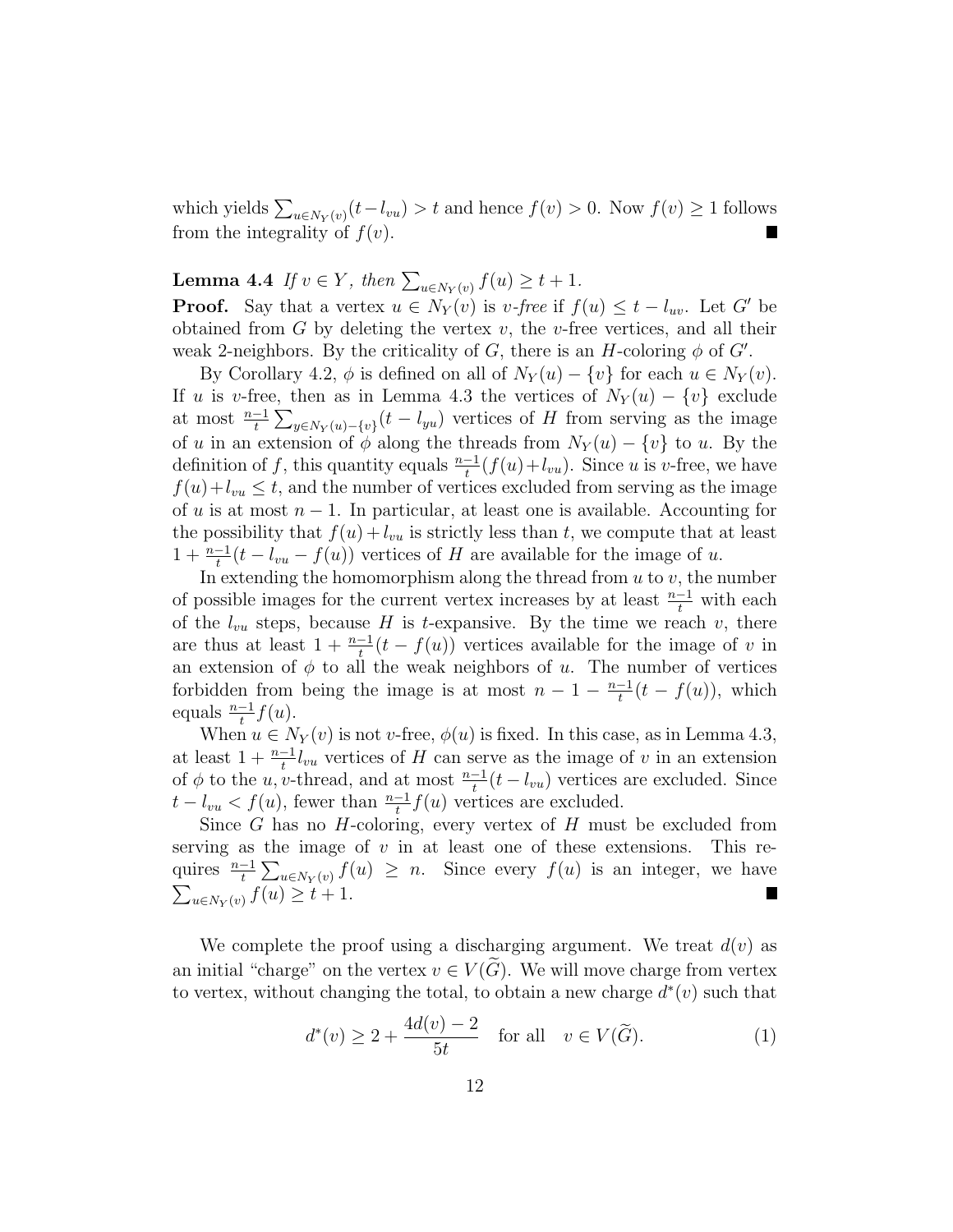Let  $p = |V(\widetilde{G})|$  and  $m = |E(\widetilde{G})|$ . If (1) holds, then

$$
2m = \sum_{v \in V(\widetilde{G})} d^*(v) \ge \sum_{v \in V(\widetilde{G})} \left(2 + \frac{4d(v) - 2}{5t}\right) = \left(1 - \frac{1}{5t}\right)2p + \frac{4}{5t}2m,
$$

and hence  $\frac{5t-1}{5t}p \leq \frac{5t-4}{5t}m$ . This makes the average degree of  $\widetilde{G}$  at least  $\frac{2(5t-1)}{5t-4}$ , which equals  $2 + \frac{6}{5t-4}$ . Hence it suffices to obtain  $d^*$  so that (1) holds.

#### Discharging Rules

Given a multigraph G with  $d(u)$  denoting the degree of vertex u as an initial charge, define an adjusted charge  $d^*(u)$  for each  $u \in V(\widetilde{G})$  by the following operations:

R1. Every  $v \in Y$  gives each weak 2-neighbor the amount  $\frac{3}{5t}$ .

R2. Every  $v \in Y$  gives each weak Y-neighbor the amount  $\frac{\Im f(v) + (t+1)(d(v)-3)}{5td(v)}$ .

**Lemma 4.5** Every  $v \in Y$  receives from its weak Y-neighbors at least  $\frac{t+1}{5t}$ . **Proof.** If every  $u \in N_Y(v)$  sends v at least  $\frac{f(u)}{5t}$ , then v receives from  $N_Y(v)$ at least  $\frac{1}{5t} \sum_{u \in N_Y(v)} f(u)$ . By Lemma 4.4,  $\sum_{u \in N_Y(v)}^{\infty} f(u) \ge t + 1$ .

Hence we may assume that  $\frac{3f(u)+(t+1)(d(u)-3)}{5td(u)} < \frac{f(u)}{5t}$  $\frac{f(u)}{5t}$  for some  $u \in N_Y(v)$ . This requires  $d(u) \geq 4$ . Hence we can cancel  $d(u) - 3$  after clearing fractions to obtain  $f(u) > t + 1$ . When  $f(u) \ge t + 1$ , the formula in R2 yields that u by itself gives v at least  $\frac{t+1}{5t}$ . For  $y \in N_Y(v)$ , we have  $d(y) \geq 3$  and  $f(y) \geq 1$ (by Lemma 4.3), so all other amounts sent to  $v$  are nonnegative. H

**Lemma 4.6** The inequality (1) holds for the charge  $d^*$  obtained for  $\widetilde{G}$  via the Discharging Rules.

**Proof.** If  $d(v) = 2$ , then v sends out nothing and receives  $\frac{3}{5t}$  from each of its two weak Y-neighbors. Thus  $d^*(v) = 2 + \frac{6}{5t} = 2 + \frac{4d(v)-2}{5t}$ .

Now consider  $v \in Y$ . Vertex v sends out  $\frac{3}{5t} \sum_{w \in N_Y(v)} (\tilde{l}_{vw} - 1)$  to its weak 2-neighbors and  $\frac{3f(v)+(t+1)(d(v)-3)}{t}$  to its weak Y-neighbors. By Lemma 4.5, v also receives at least  $\frac{t+1}{5t}$  from its weak Y-neighbors. Since also  $f(v) = -t +$  $\sum (t - l_{vw})$  by definition, we obtain (with each sum running over  $w \in N_Y(v)$ )

$$
d^*(v) \ge d(v) - \frac{3}{5t} \sum (l_{vw} - 1) - \frac{3f(v) + (t+1)(d(v) - 4)}{5t}
$$
  
=  $d(v) - \frac{3}{5t} \left[ -t + \sum (t - l_{wv} + l_{vw} - 1) \right] - \frac{(t+1)(d(v) - 4)}{5t}$   
=  $\frac{d(v)}{5t} [5t - 3(t - 1) - (t + 1)] + \frac{1}{5t} [3t + 4(t + 1)] = \frac{(t+2)d(v) + 7t + 4}{5t}$ 

.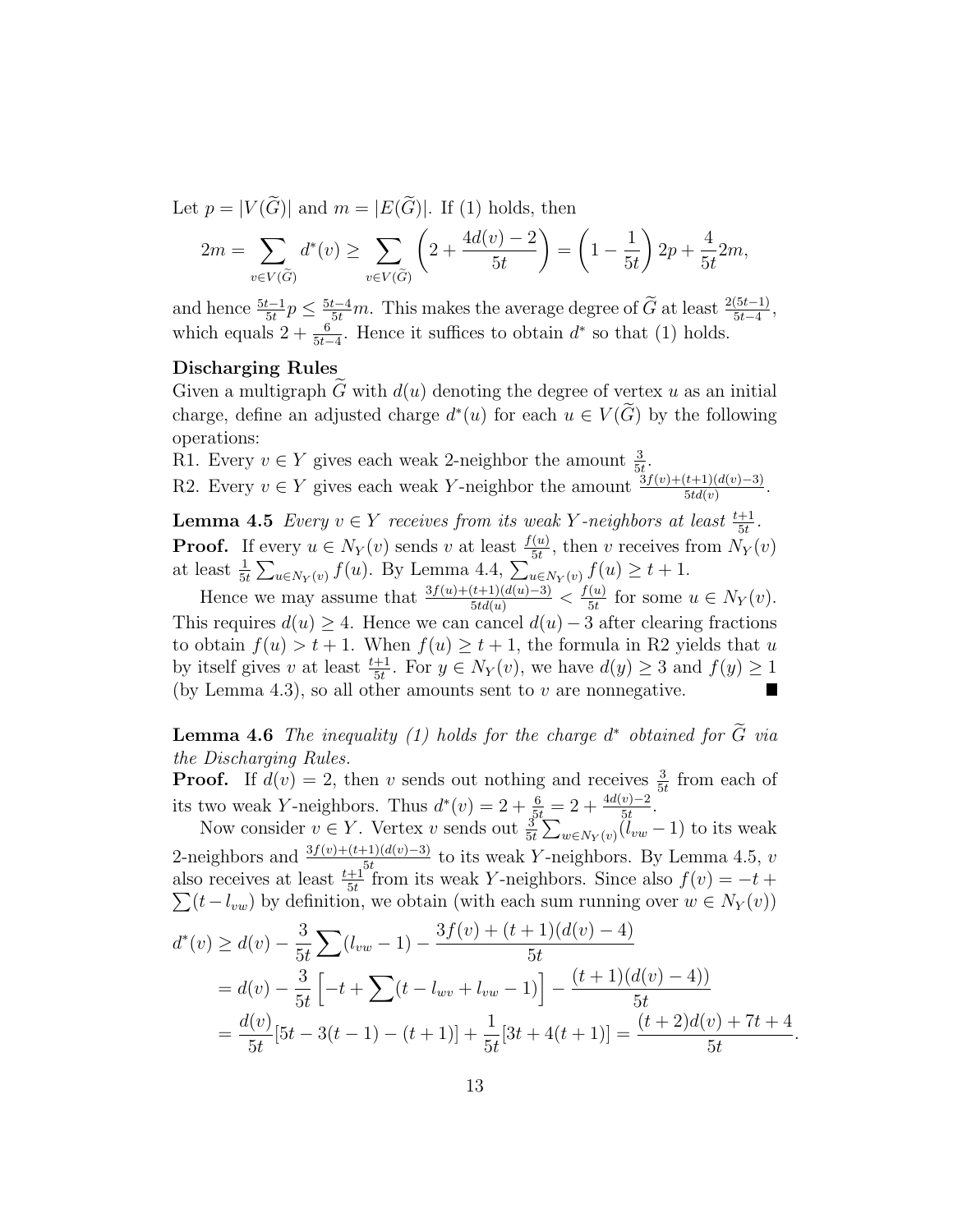Since  $d(v) \geq 3$  and  $t \geq 2$ , we have

$$
(t+2)d(v) + 7t + 4 = (t+2)d(v) - 3(t-2) + (10t-2)
$$
  
=  $t(d(v) - 3) + 2d(v) + 6 + (10t - 2) \ge 4d(v) + 10t - 2$ .

Therefore,  $\frac{(t+2)d(v)+7t+4}{5t} \geq 2+\frac{4d(v)-2}{5t}$ , which completes the proof of the lemma and also the theorem.

### References

- [1] N. Alon and T.H. Marshall, Homomorphisms of edge-coloured graphs and Coxeter groups. J. Algebraic Combinatorics 8 (1998), 5–13.
- [2] J. A. Bondy and P. Hell, A note on the star chromatic number. J. Graph Theory 14 (1990), 479–482.
- [3] O. V. Borodin, A. V. Kostochka, J. Nešetřil, A. Raspaud, and E. Sopena, On the maximum average degree and the oriented chromatic number of a graph, Discrete Math. 206 (1999), 77-90.
- [4] O. V. Borodin, A. V. Kostochka, J. Nešetřil, A. Raspaud, and E. Sopena, On universal graphs for planar oriented graphs of a given girth, Discrete Math. 188 (1998), 78–85.
- [5] M. DeVos, communication at Workshop on Flows and Cycles, Simon Fraser Univ., June 2000.
- [6] A. Galuccio, L. Goddyn, and P. Hell, High girth graphs avoiding a minor are nearly bipartite, J. Comb. Theory  $(B)$  83 (2001), 1–14.
- [7] H. Grötzsch, Ein Dreifarbensatz für dreikreisfreie Netze auf der Kugel, Wiss. Z. Martin-Luther-U., Halle-Wittenberg, *Math.-Nat. Reihe* 8 (1959), 109–120.
- [8] P. Hell, A. V. Kostochka, A. Raspaud, and E. Sopena, On nice graphs, Discrete Math. 234 (2001), 39–51.
- [9] F. Jaeger, On circular flows in graphs, in: Finite and Infinite Sets (Eger, 1981), Colloq. Math. Soc. J. Bolyai 37 (1984), North–Holland, 391–402.